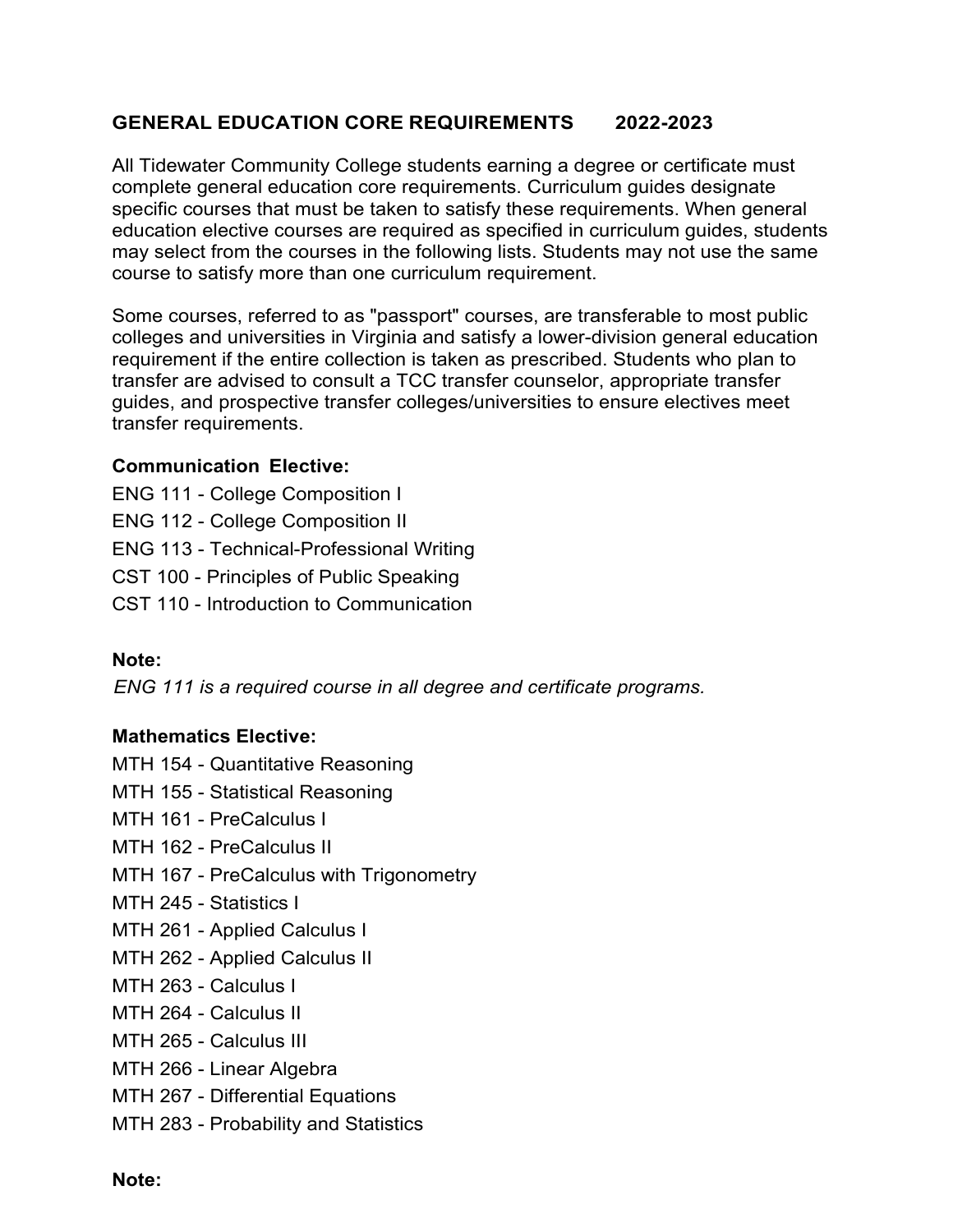*In 2017, the Virginia Community College System redesigned most of its mathematics courses. The new courses were implemented at TCC in Fall 2018.*

*Some career and technical programs specify additional course options that generally do not transfer (i.e., MTH 111, MTH 130 and MTH 131). To view these options, students should review their advising transcripts in the Student Information System or refer to their curriculum guides in the College Catalog*.

# **Science with Lab Elective (Natural Science):**

- BIO 101 General Biology I
- BIO 102 General Biology II
- BIO 106 Life Science
- BIO 141 Human Anatomy and Physiology I
- BIO 142 Human Anatomy and Physiology II
- CHM 101 Introductory Chemistry
- CHM 111 General Chemistry I
- CHM 112 General Chemistry II
- ENV 121 General Environmental Science I
- ENV 122 General Environmental Science II
- GOL 105 Physical Geology
- GOL 106 Historical Geology
- GOL 110 Earth Science
- GOL 111 Oceanography I
- GOL 112 Oceanography II
- NAS 125 Meteorology
- NAS 130 Elements of Astronomy
- NAS 131 Astronomy: Solar System
- NAS 132 Astronomy: Stars and Galaxies
- PHY 100 Elements of Physics
- PHY 201 General College Physics I
- PHY 202 General College Physics II
- PHY 241 University Physics I
- PHY 242 University Physics II

# **Note:**

*Associate of Science Degree: Science requires sequenced science courses with labs, and ENV 121-ENV 122 and BIO 106 are not acceptable courses.*

*CHM 110 and BIO 145 are acceptable for some programs, as reflected in the Student Information System and the curriculum guides in the College Catalog.*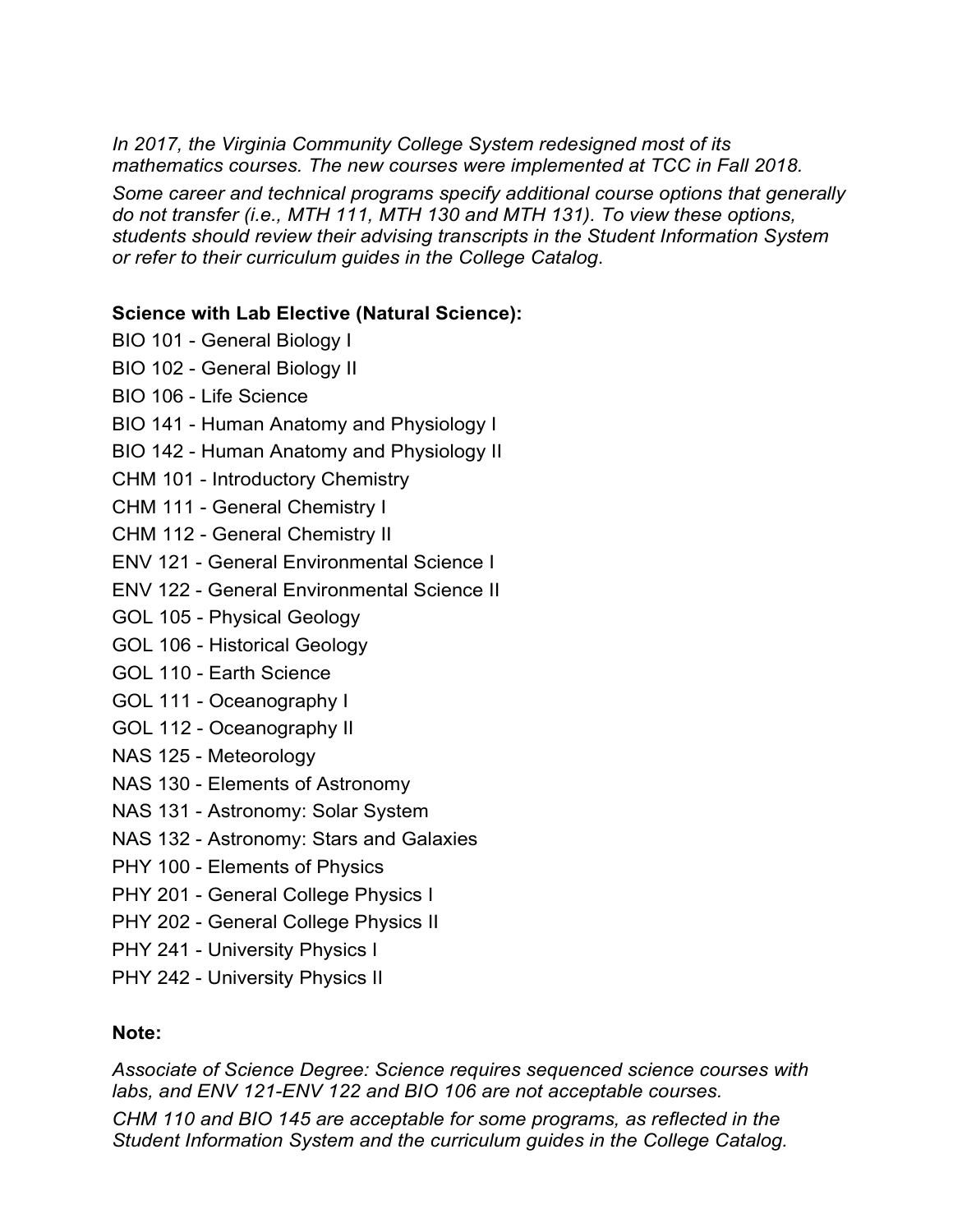# **Humanities Elective:**

ART 100 - Art Appreciation

- ART 101 History and Appreciation of Art I
- ART 102 History and Appreciation of Art II
- ASL 125 History and Culture of the Deaf Community I
- CST 130 Introduction to the Theatre
- CST 151 Film Appreciation I
- CST 152 Film Appreciation II
- ENG 125 Introduction to Literature
- ENG 211 Creative Writing I
- ENG 212 Creative Writing II
- ENG 241 Survey of American Literature I
- ENG 242 Survey of American Literature II
- ENG 243 Survey of English Literature I
- ENG 244 Survey of English Literature II
- ENG 254 Survey of African-American Literature II
- HUM 201 Early Humanities
- HUM 202 Modern Humanities
- HUM 256 Comparative Mythology
- HUM 259 The Greek and Roman Tradition
- HUM 260 Contemporary Humanities
- MUS 121 Music in Society
- MUS 221 History of Western Music Prior to 1750
- MUS 222 History of Western Music 1750 to Present
- PHI 101 Introduction to Philosophy I
- PHI 102 Introduction to Philosophy II
- PHI 111 Logic I
- PHI 220 Ethics
- REL 200 Survey of the Old Testament
- REL 210 Survey of the New Testament
- REL 230 Religions of the World

# **Note:**

*Students in curricula that require more than one Humanities elective may select from these additional courses for one of*

*the electives: ART 121 , ART 131 ; ASL 101 , ASL 102 , ASL 201, ASL 202 ; CST 126; CST 229 ;ENG 250 ; FRE 101, FRE 102,*

*FRE 203, FRE 204; GER 101, GER 102, GER 201, GER 202; HUM 220 ; RUS 101, RUS 102, RUS 201, RUS 202; SPA 101,*

*SPA 102, SPA 203, SPA 204.*